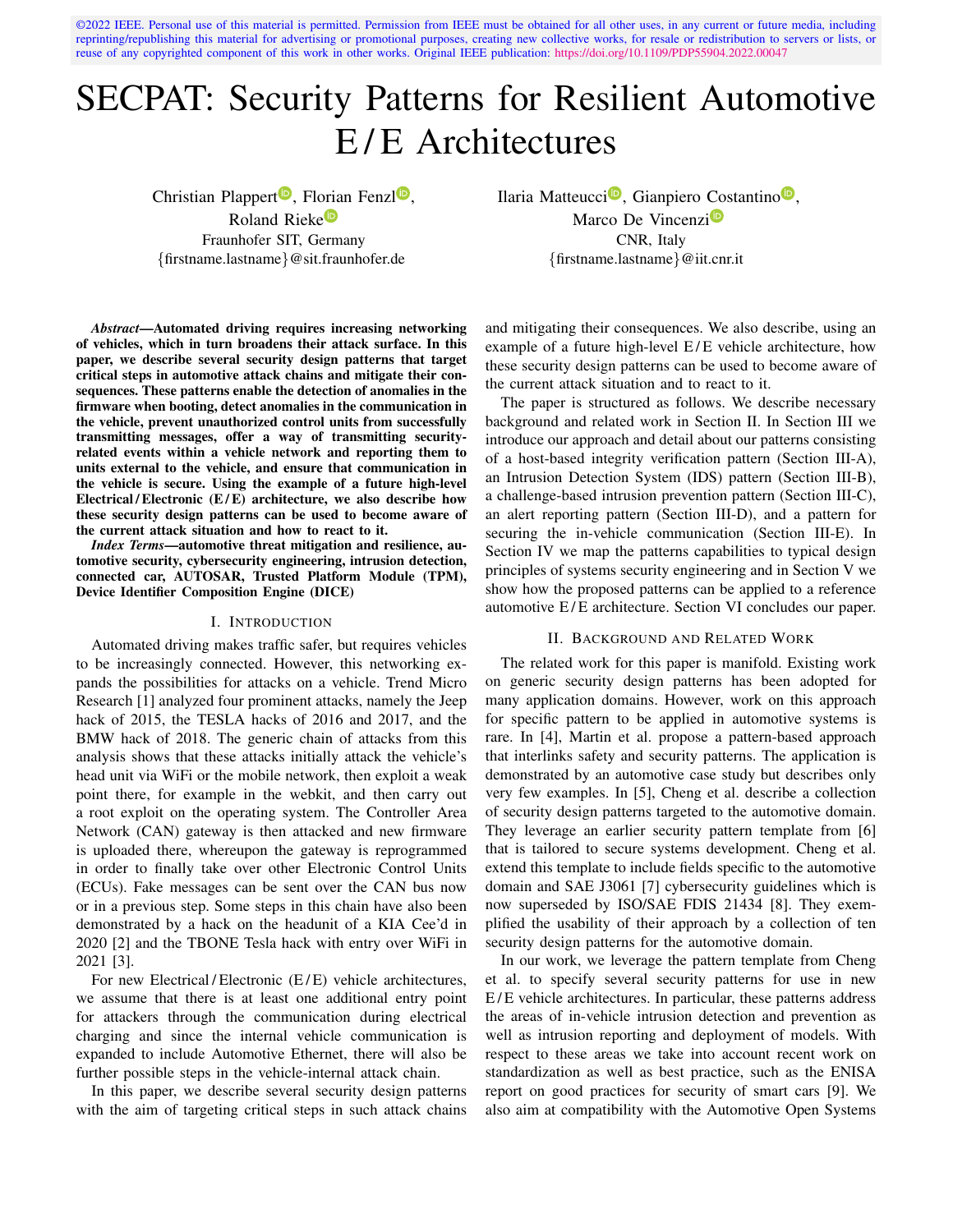Architecture (AUTOSAR) standard. AUTOSAR specifies an in-vehicle IDS protocol [10] for the transmission of qualified security events from an IDS manager instance to an IDS reporter instance, and an IDS manager for adaptive platform [11] as well as a specification of Secure Onboard Communication (SecOC) [12].

## III. DESIGN PATTERNS

As described above, for the description of our patterns we leverage the automotive security pattern template defined in [5] with the following elements: *a) Pattern Name*, *b) Intent* describing the underlying security problem addressed by the pattern, *c) Motivation*, *d) Properties* in terms of STRIDE, *e) Applicability*, *f) Structure* given by a Unified Modeling Language (UML) class diagram, *g) Behavior* defined by a UML sequence diagram, *h) Constraints*, *i) Consequences* expressed by security properties, performance, cost, manageability, usability, *j) Known Uses*, and *k) Related Patterns*.

In the following, we describe the new security patterns for use in resilient attack detection and mitigation concepts for future E/E architectures.

*Host-based Integrity Verification System (HIVS):* This pattern provides a mechanism to detect anomalies (unauthorized modifications) in ECU software and firmware at boot time. The pattern has two variants using the Trusted Platform Module (TPM) as hardware trust anchor or the Device Identifier Composition Engine (DICE) as lightweight alternative.

*Network-based Intrusion Detection System (NIDS):* This pattern provides a mechanism to detect anomalies in (automotive) network communication by using metadata and extracted payload features from observed ECU messages.

*Challenge-based Intrusion Prevention System (CIPS):* This pattern provides a mechanism to prevent anomalies in the (automotive) network communication by using a challenge based on the knowledge of the payload to authenticate an ECU.

*Security Event Reporting (SER):* This pattern provides a way to aggregate security relevant events, such as software anomalies or unexpected network traffic, within a vehicle network and report it to an outside Security Operation Center (SOC).

*Secure CAN Communication (SCC):* This pattern provides a mechanism to secure the in-vehicle communication. It guarantees confidentiality, integrity, and authentication.

# *A. Host-based Integrity Verification System (HIVS)*

*Intent:* This pattern provides a mechanism to detect anomalies (unauthorized modifications) in ECU software and firmware at boot time. Starting from an initial Root of Trust for Measurement (RoTM) (e.g., in the bootloader), the later going-to-be-executed parts of the software are measured (by calculating a hash value of the software component) before handing control to them. This creates a measurement chain covering the whole software state during boot time that could then be reported to a remote entities like a SOC, an Original Equipment Manufacturer (OEM) backend or other Vehicle to Everything (V2X) participants. In this pattern, two

instantiations with different security guarantees for a HIVS are proposed that respect the heterogeneous capabilities of ECUs within the vehicle: a TPM-based [13] approach where the TPM as additional hardware security chip secures the integrity verification and a software-based solution utilizing DICE [14] as a lightweight RoTM. Both options are applicable to the automotive domain since TPMs are already utilized in vehicles [15] and DICE is easy and cost-effective to integrate since it has minimal silicon requirements. The differences of both options are explained throughout the section.

*Motivation:* Vehicle networks are complex and their compromise of high revenue to attackers. However, trusted relationships within the vehicle and to its environment are crucial, e.g., trust in authentic messages may be safety-critical.

*Properties:* The HIVS pattern can be used to satisfy the integrity properties of ECUs for remote verifiers.

*Applicability:* The HIVS pattern is applicable to attack detection and can be enhanced to be applicable to attack prevention and mitigation, e.g., by sealing decryption or authentication keys to the software state.

*Structure:* The pattern structure is depicted in Fig. 1 for the TPM-based and in Fig. 3 for the DICE-based instantiation of the HIVS pattern. Both pattern instantiations consist roughly of two main components: the host sensor and the Reporting Manager (RM). The RM is part of the SER pattern (cf., Section III-D) and thus links the two patterns. In both cases, the host-based sensor is assigned to a specific ECU. For the TPM-based HIVS pattern, the host sensor is subdivided into: Root of Trust for Measurement (RoTM), Root of Trust for Storage (RoTS), Root of Trust for Reporting (RoTR), log database, and the Software Component (SWC). RoTS and RoTR are implemented by the TPM. The DICE-based alternative of the host-based sensor is simpler and only consists of RoTM and SWC.

*Behavior:* In both HIVS pattern instantiations, the initial RoTM, typically the CPU, is responsible for the initial measurement of the first SWC (SWC1). After the measurement is done, it hands control to SWC1 that will continue the measurement process with the next component (SWC2). This will create a measurement chain that covers the whole boot process and represents the system state at boot time. The system state can then be used to seal data or can be reported to a remote verifier that than can verify the trustworthiness of the system (remote attestation).

In the TPM-based instantiation depicted in Fig. 2, the single measurement will be extended as binary hash values into the RoTS and, enriched with some meta data, in the log database. In case of remote attestation, the measurement values are authenticated by the RoTR using authentication mechanisms like signatures or Message Authentication Codes (MACs) before leaving the RoTS. The DICE-based instantiation depicted in Fig. 4 is simpler and also its concept is a bit different. Instead of storing integrity measurements of the SWCs throughout the boot sequence in a RoTS, the measurements are used as inputs for key derivation functions to create the so-called Compound Device Identifier (CDI) keys. A Unique Device Secret (UDS)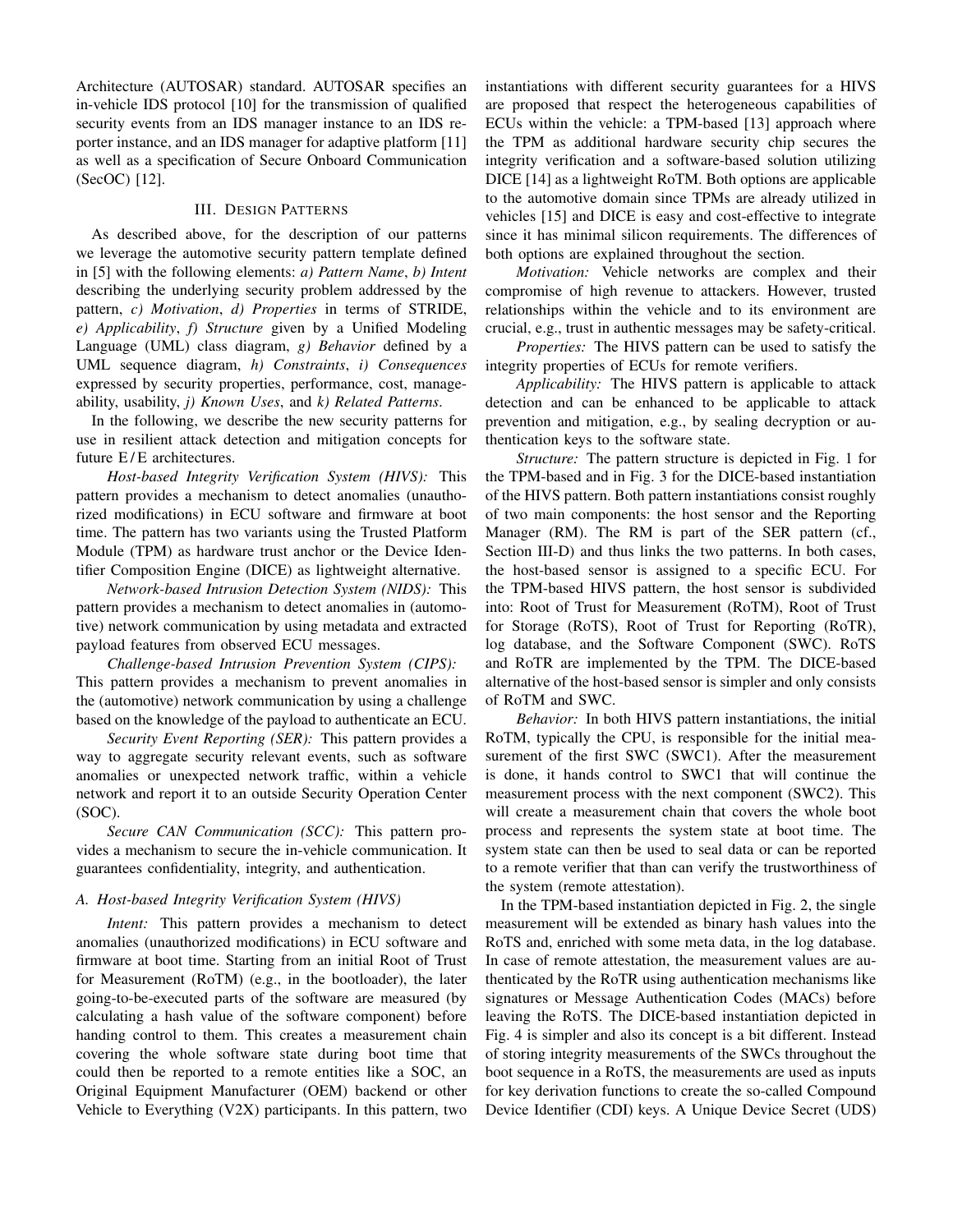serves as initial input to derive device specific keys. Thus, the integrity of the system can be verified if the correct keys were derived, e.g., by the RM starting a challenge-response scheme.

Either actively or upon request by a remote verifier, the authentic events (answered challenges or measurements with event logs) are collected by the RM and send back via the Reporter. They can then be used to verify the software state and decide if the component is trustworthy.

*Constraints:* For both pattern instantiations, cryptographic algorithms during boot time are quite lightweight (hash operations) in terms of storage and performance. However, for the TPM-based instantiation, the creation of log data base may be quite heavy depending on the complexity and granularity of the measured component. However, this could be outsourced to the remote party that preventively stores the entries. During reporting, the measurements are authenticated in both variants. Depending on the reporting frequency and cryptographic algorihm, this may have some performance overhead. A solution to make the reporting for the TPM instantiation more lightweight is presented in [16].

*Consequences:* Table I describes the consequences.

TABLE I CONSEQUENCES FOR THE HIVS PATTERN.

| Accountability             | Accountability is improved as a system can trust in a<br>measurement chain covering the software state during<br>hoot time.                                                       |  |  |  |
|----------------------------|-----------------------------------------------------------------------------------------------------------------------------------------------------------------------------------|--|--|--|
| Confidentiality            | Not directly addressed.                                                                                                                                                           |  |  |  |
| Integrity                  | Integrity of the system is improved since also remote<br>parties can verify the integrity of the vehicle.                                                                         |  |  |  |
| Availability               | Not directly addressed.                                                                                                                                                           |  |  |  |
| Performance                | Lightweight symmetric cryptographic operations<br>(hashes) during boot time, more resource-intensive (a-)<br>symmetric cryptography (signature/mac generation)<br>during runtime. |  |  |  |
| Cost                       | Additional hardware cost for the TPM instantiation.                                                                                                                               |  |  |  |
| Manageability<br>Usability | Not directly addressed.<br>Some overhead regarding performance and cost (TPM)<br>chip) may be introduced to the system.                                                           |  |  |  |

*Known Uses:* Both Trusted Computing Group (TCG) and Internet Engineering Task Force (IETF) standardize attestation schemes for both HIVS variants, e.g., in [17], [18], while benefiting automotive security solutions are for example described in [19] for secure updates and in [20] for feature activation.

*Related Patterns:* The *Security Event Reporting* pattern is directly related and can be used to collect the reports and send them to remote parties. The *Tamper Resistance* and *Third-party Validation* patterns in [5] partially address similar security goals.

#### *B. Network-based Intrusion Detection System (NIDS)*

*Intent:* This pattern provides a mechanism to detect anomalies in (automotive) network communication by using metadata and extracted payload features from ECU messages.

*Motivation:* Communication within a modern vehicle is more and more connected to the outside world, which provides attackers with a multitude of new approaches to interfere and manipulate the internal communication within the vehicle



Fig. 1. Structure of the HIVS pattern with TPM



Fig. 2. Behavior of the HIVS pattern with TPM

network. To detect known intrusion signatures, as well as unknown anomalies in data traffic, a dedicated system is required that can classify and verify the integrity of messages and adapt to new situations.

*Properties:* The NIDS can influence the integrity as well as the authentication property for observed components.

*Applicability:* The NIDS is applicable to attack detection. When integrated with an appropriate system, it can also be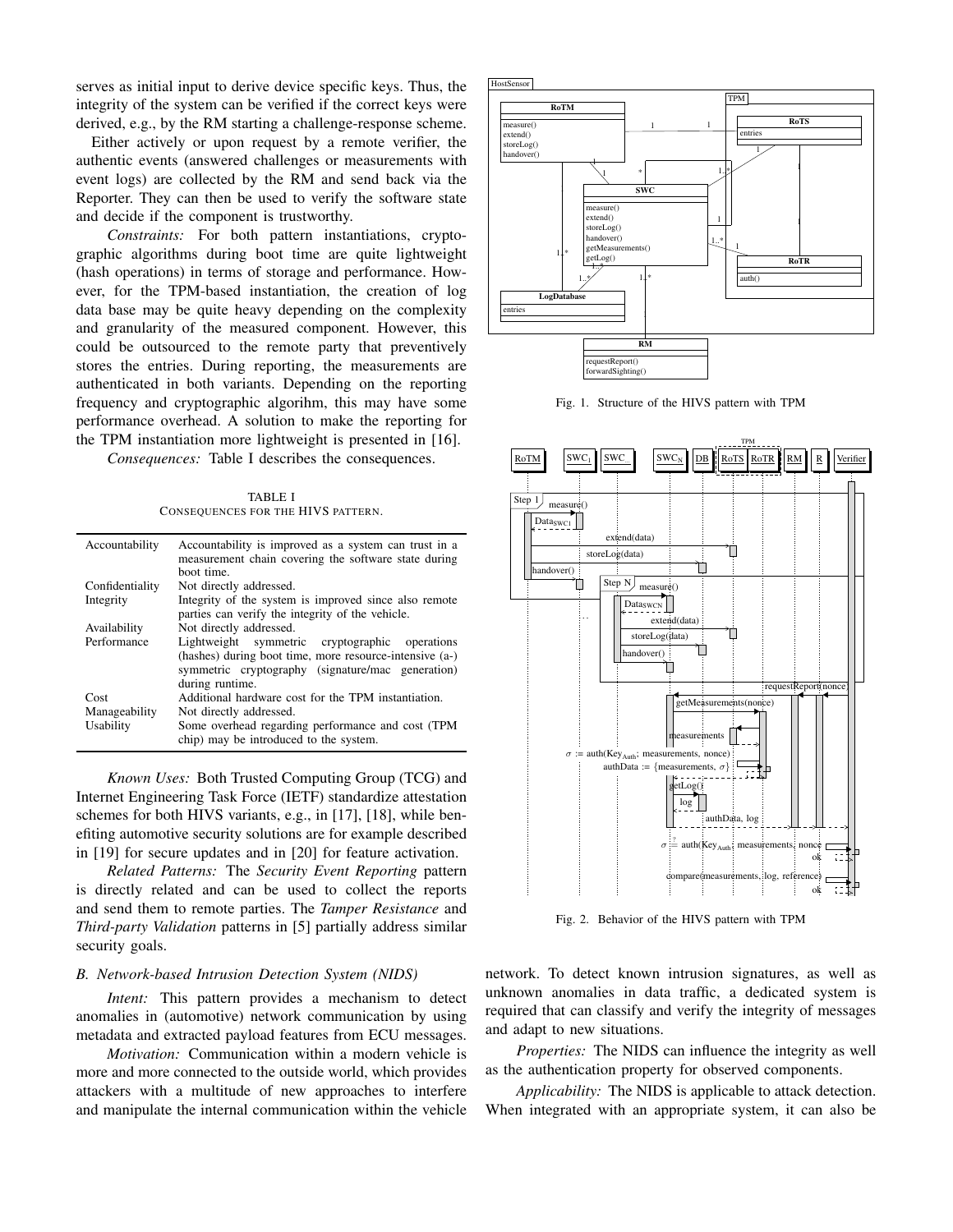

Fig. 3. Structure of the HIVS pattern with DICE



Fig. 4. Behavior of the HIVS pattern with DICE

used for attack prevention and mitigation.

*Structure:* A Network Sensor, as depicted in Fig. 5, is assigned to a specific subnet or component on a network. The Classifier Database provides a set of Classifier models used in classification of anomalies on the relevant system. The Classifier may be any type of either machine learning model [21], [22] or rule-based model [23] depending on the specific requirements of the current subsystem, such as the complexity of the expected data or the computation capabilities [24]. Classifiers are selected by the Network Sensor and may be used in any combination with one another with the sensor being able to determine the necessary models for the current situation. The Network Sensor can be set to listen for all available network traffic and forward detection events. The RM accumulates detection events from an arbitrary number of assigned Network Sensors and forwards sightings to a central reporting unit within the same network or an external SOC.

*Behavior:* As shown in Fig. 6, the Network Sensor is observing the network for new messages. As a new message is received, the respective classifiers are retrieved from the Classifier Database and used to classify the message. Depending on the classifier result an Event is raised to the RM.

*Constraints:* In a real time environment, such as an automotive network, the classification of messages is required



Fig. 5. Structure of the NIDS pattern



Fig. 6. Behavior of the NIDS pattern.

to be fast and efficient. Complex machine learning evaluations of every observed package are often not possible to perform within real time constrains. This is especially the case using neural network models without dedicated hardware acceleration components, such as a Tensor Processing Unit (TPU), that may increase the cost of the component significantly. The available resources are therefore a limiting factor to the complexity of the classification process.

*Consequences:* Table II describes the consequences.

TABLE II CONSEQUENCES FOR THE NIDS PATTERN.

| Accountability  | Depends on type of IDS.                                                                                                        |
|-----------------|--------------------------------------------------------------------------------------------------------------------------------|
| Confidentiality | Not addressed.                                                                                                                 |
| Integrity       | Can be improved if ECU impersonation is detected.                                                                              |
| Availability    | Might be improved if e.g., DoS messages can be deleted                                                                         |
|                 | early but is reduced by overhead of classification.                                                                            |
| Performance     | Classification cost is depending on specific algorithms                                                                        |
|                 | and hardware.                                                                                                                  |
| Cost            | Additional hardware to classify traffic may incur a cost.                                                                      |
| Manageability   | RM controls sensors and accumulates all intrusion                                                                              |
|                 | information.                                                                                                                   |
| Usability       | General safety requirements such as hard real time<br>requirements and encryption might influence usability<br>of the pattern. |

*Known Uses:* This pattern can be used in a similar way as the AUTOSAR specifications in [10], [11].

*Related Patterns:* The *Security Event Reporting* pattern is directly related and can be directly integrated. This pattern is also related to the Signature-based IDS pattern proposed by Cheng et al. [5] and can be integrated alongside to increase the detection rate of anomalies.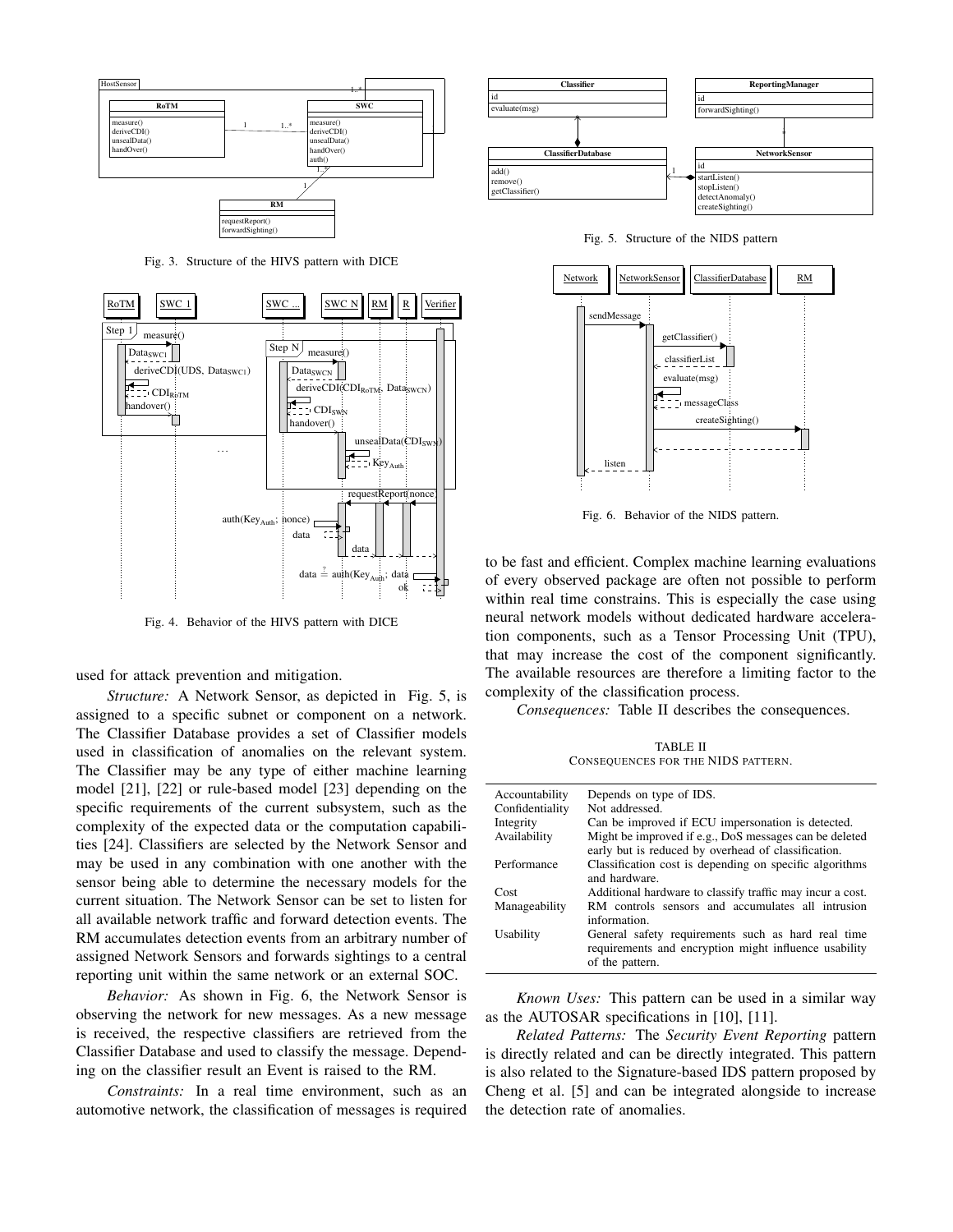# *C. Challenge-based Intrusion Prevention System (CIPS)*

*Intent:* This pattern provides a mechanism to prevent unauthorized ECUs to deliver messages by using knowledge challenges on how to generate valid messages.

*Motivation:* Modern vehicles are computers on wheels connected to the Internet. Thus, they may be vulnerable to local and remote cyberattacks aiming at altering information and communication among the ECUs. This pattern aims at preventing that an attacker sends malicious CAN frames among different partitions of the intravehicle network.

*Properties:* CIPS can be used to satisfy both integrity of messages and authentication of the sender.

*Applicability:* CIPS is applicable to attack prevention and mitigation. It is able to detect attacks, such as *fuzzing* and *replay* attacks. It may also be used for attack detection.

*Structure:* The structure is depicted in Fig. 7. The involved participants are the ECUs of the intravehicle network. We consider a sender ECU, aka the Resolver, and a partition Gateway (GW), i.e., the Challenger, that enforces the prevention mechanism. To successfully send a frame via Challenger to the destination partition, the Resolver must first successfully answer a challenge of the Challenger.



Fig. 7. Structure of *Challenge-based Intrusion Prevention System (CIPS)* pattern.



Fig. 8. Behavior *Challenge-based Intrusion Prevention System (CIPS)* pattern.

*Behavior:* In the CIPS pattern, the Challenger intercepts all *cross-partition* CAN frames that are generated from Resolvers in his partition, e.g., untrusted partition, and addressed to one or more ECUs in another partition, e.g., trusted partition. The pattern aims to mitigate attacks by verifying the authenticity of the Resolver by means of a preceding challenge

method. Thus, each Resolver has to know 1) the *Database of CAN messages* (DBC), which is proprietary to a particular OEM and can be considered as a long-term secret only known by the Challenger and legitimate Resolvers, 2) the *challenge set* that represents the type of challenges that the Challenger will ask the Resolver to authenticate, and 3) the *encoding generation method* that defines how frames, needed for the challenge, must be generated by the Resolver that sent a cross-partition frame.

The Challenger challenges the Resolver asking for a challenge, sending a CAN frame, as part of the handshake protocol (Fig. 8). In case the Resolver correctly answers the challenge, i.e., by sending the correct frame of the DBC asked by the Challenger, the Challenger has authenticated the Resolver ECU. In fact, only legitimate Resolvers know the full DBC, the set of challenges, and the encoding method. Hence, only legitimate Resolvers are able to provide the correct answer. In this case, the message of the Resolver is authorized to be forwarded to the original cross-partition frame. In case of an incorrect answer, the frame is discarded. Note that, a Resolver with a partial knowledge of the DBC is not able to properly answer to the challenge since the pattern requires full knowledge of the DBC. The answer of the challenge is also sent to the RM to take trace of the possible attacks.

*Constraints:* In a real in-vehicle network, challenging the ECU has to be made in a fast and efficient way.

*Consequences:* see Table III.

TABLE III CONSEQUENCES OF THE CIPS PATTERN.

| Accountability  | Depends on type of CIPS.                                  |
|-----------------|-----------------------------------------------------------|
| Confidentiality | Not addressed.                                            |
| Integrity       | Can be improved if ECU impersonation is detected.         |
| Availability    | Might be improved if one or more challenges fail in       |
|                 | case of an attack, e.g., DoS attack. Once identified the  |
|                 | involved frames are not forwarded to the destination      |
|                 | partition.                                                |
| Performance     | CIPS can be run on low-power ECUs, however, more          |
|                 | powerful ECUs can improve the challenge performance.      |
| Cost            | Additional hardware with improved performances may        |
|                 | incur a cost.                                             |
| Manageability   | RM controls frames sent by ECUs and stores all failed     |
|                 | challenge information.                                    |
| Usability       | General safety requirements, such as hard real time re-   |
|                 | quirements, might influence the usability of the pattern. |

*Known Uses:* A possible implementation and application of CIPS is given in [25].

*Related Patterns:* Both *Reporting Manager* and *NIDS* patterns are related to CIPS. Moreover, CIPS is related to the *Firewall* and the *Multi-Factor Authentication* pattern in [5].

# *D. Security Event Reporting (SER)*

*Intent:* This pattern provides a way to aggregate security relevant events, such as software anomalies or unexpected network traffic, within the vehicle network and to report it to an outside SOC.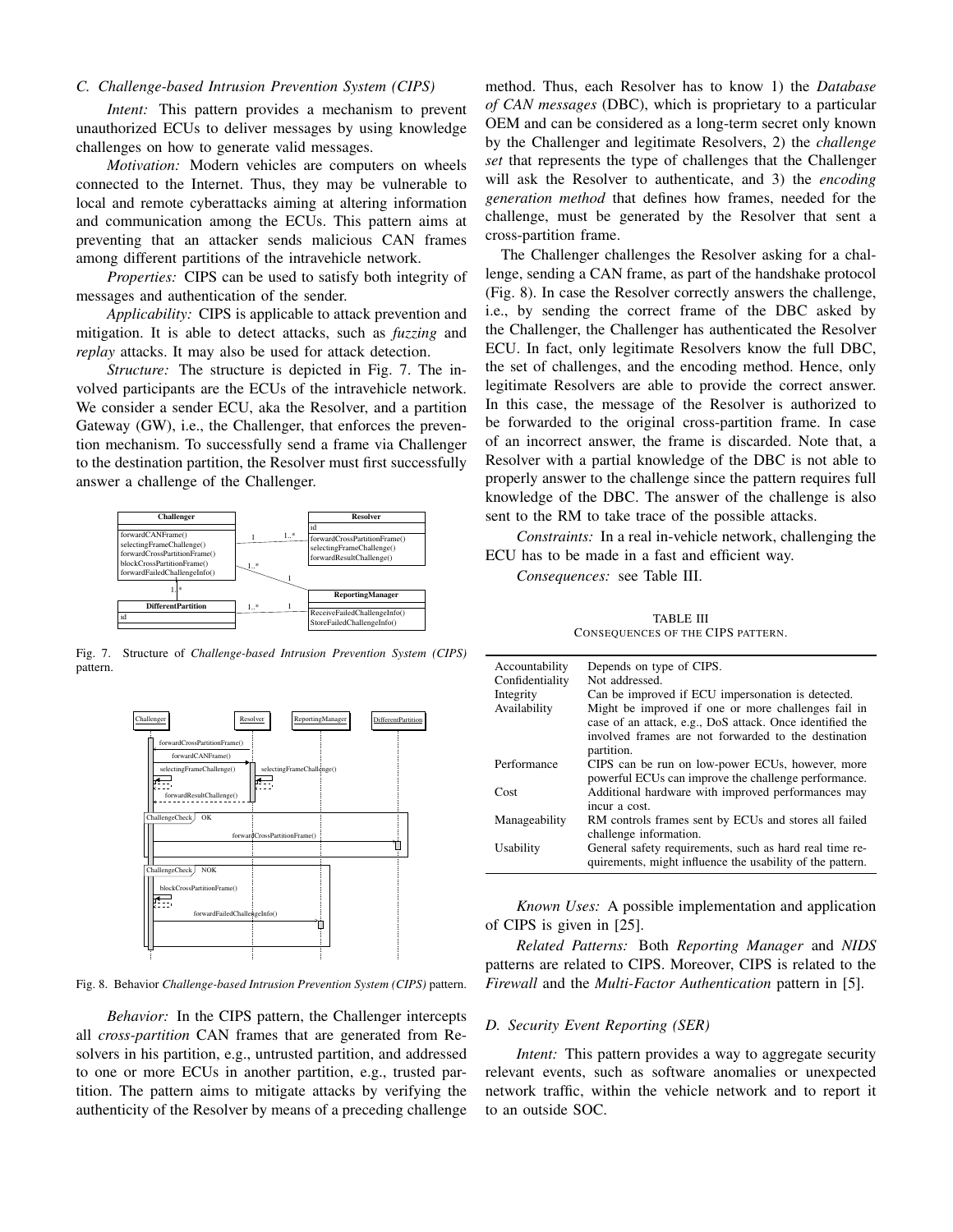*Motivation:* A solely autonomous anomaly detection software is in most cases not feasible within an automotive network. This is especially the case when mitigation operations are set to occur as a response to critical security events. An external SOC is required to oversee mitigation actions and adapt classifiers to new situations. For this, security events from multiple vehicles have to be accumulated and verified by human operators.

*Properties:* The Security Event Reporting (SER) pattern can influence the integrity and non-repudiation properties.

*Applicability:* The SER pattern is applicable to detection, prevention and mitigation.

*Structure:* The structure is depicted in Fig. 9. The Reporter component should be located on the primary component responsible for outside connection, e.g., the Telematic Control Unit (TCU). It would also be possible to update the detection models and rules of each intrusion sensor through this component. Security components are systems capable of reporting security events, such as observed anomalies, in a structured form called Security Event. A Security Event is a uniquely identifiable report on a singular security relevant observation with a meaningful description and an exact time of occurrence. These Security Events can then be accumulated into uniquely identifiable Security Reports, which can then be used to forward information compressed to Remote Receiver, e.g., SOC or OEM backend.



Fig. 9. Structure of the SER pattern.

*Behavior:* The specific behavior is described by Fig. 10. Whenever the Reporter component receives a sighting from any Reporting Manager within the network, either as a direct response or as a timed event, a report of accumulated sightings is created. When such a report is created, all known SOCs are notified and may then request the sighting report. It is also possible for every SOC to actively request the latest report from a vehicle Reporter component.

*Constraints:* The Reporter component provides intruders with a potential centralized point of attack. For the Security Events send from a RM to the Reporter additional verification steps may be required to ensure integrity.

*Consequences:* See Table IV.

*Known Uses:* In particular, Metzker et al. presented their ideas, concepts and software architecture proposals concerning IDS and intrusion reporting in [26], while AUTOSAR provides a specification of an in-vehicle IDS protocol in [10] with a use case which covers event reporting.



Fig. 10. Behavior of the SER pattern.

TABLE IV CONSEQUENCES OF THE SER PATTERN.

| Accountability  | The reporting component allows for the system to be.<br>accountable for the non-repudiation of traffic events<br>inside the vehicle.                                                        |
|-----------------|---------------------------------------------------------------------------------------------------------------------------------------------------------------------------------------------|
| Confidentiality | Security event reporting shares vehicle internal traffic<br>including potential personal data with external entities,<br>which may prevent confidentiality without appropriate              |
| Integrity       | data security measures.<br>By reporting detected anomalies, the security event<br>reporting may enable appropriate mitigation measures<br>to be taken.                                      |
| Availability    | The security event reporting may prevent availability<br>in the vehicle network depending on the number of<br>security events raised.                                                       |
| Performance     | Depending on the urgency of detected anomaly sight-<br>ings there is an additional load on the vehicle network,<br>while the reporter itself requires low computational<br>power.           |
| Cost            | The system itself requires low computational perfor-<br>mance and can be integrated into an existing system<br>with required outside connections and connection to<br>reporting components. |
| Manageability   | Allows for possible mitigation actions to be more<br>manageable and better directed.                                                                                                        |
| Usability       | Not addressed.                                                                                                                                                                              |

*Related Patterns:* This pattern relates to all intrusion detection patterns, such as the HIVS, NIDS, and CIPS pattern by providing a way to accumulate the data of all sensors. The Signature-based IDS pattern proposed by Cheng et al. [5] can also be integrated similarly with minimal modification.

## *E. Secure CAN Communication (SCC)*

*Intent:* Communication among the in-vehicle ECUs enable the functionalities of a vehicle. The goal of this pattern is to guarantee communications are secure.

*Motivation:* In-vehicle protocols may lack of security mechanisms. The most famous one is the CAN bus protocol that allows an ECU to broadcast messages in clear among all ECUs in (a partition of) the in-vehicle network. This lack of security mechanisms may lead to several well-known attacks such as man in the middle, replay, or sniffing attacks.

*Properties:* Several mechanisms can be put on top of in-vehicle protocols with the aim to guarantee authentication, data integrity, and confidentiality.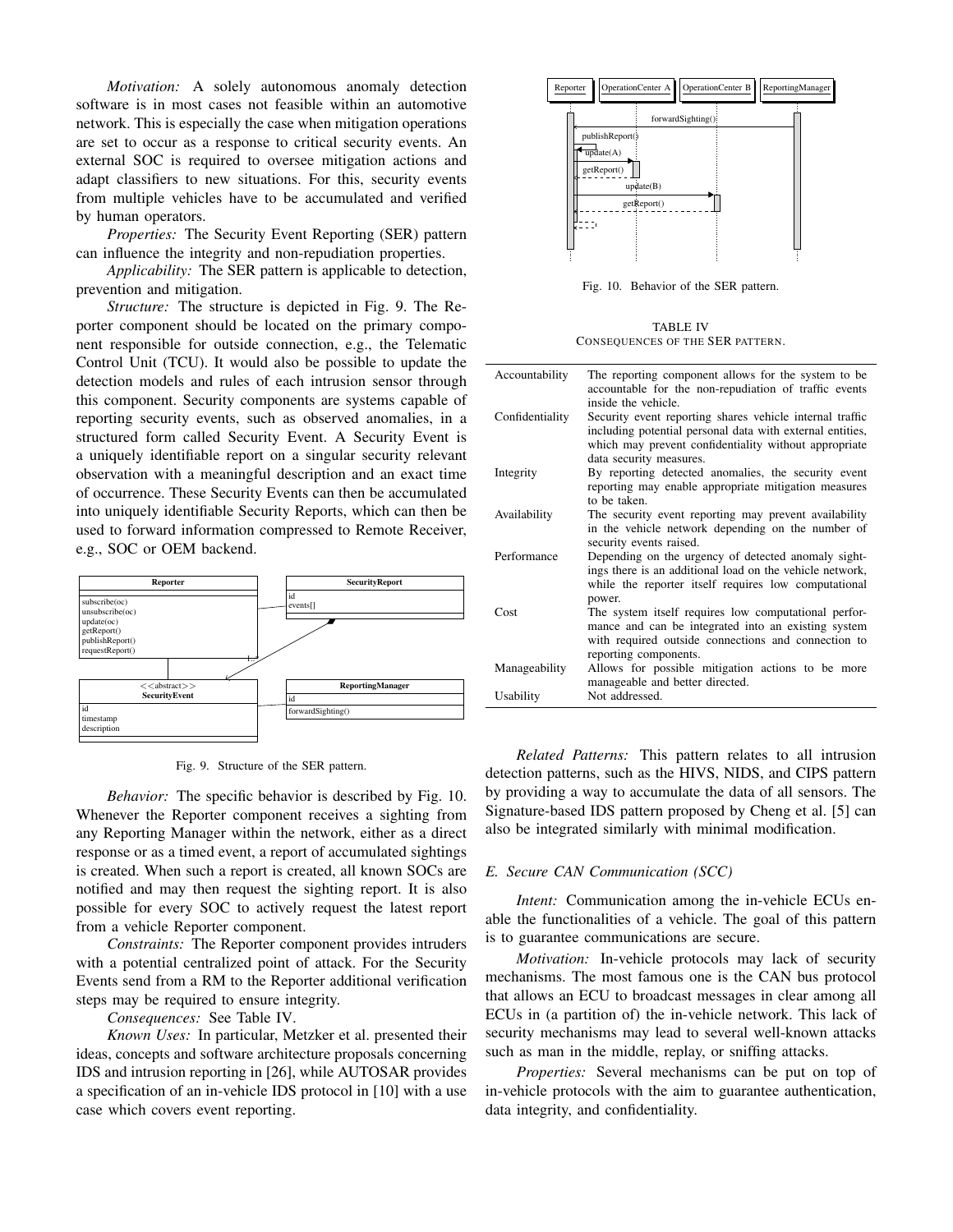*Applicability:* The SCC pattern enables ECUs to generate secure communication frames to prevent that they may be reused, sniffed, generated without proper authorization.

*Structure:* The structure of the SCC pattern is depicted in Fig. 11. All ECUs belonging to the in-vehicle network are able to generate a secure frame as well as create *vanilla* protocol frames to guarantee backward compatibility. In particular, the participants are the sender ECU, the receiver ECU, the Freshness Value Manager (FVM) that manages the freshness values, and the Crypto Service Manager (CSM) that manages the encryption and decryption keys. The SCC pattern aims to produce secured frame by using 1) a MAC for authentication, 2) the FV for integrity, and 3) encryption for confidentiality.

The security algorithms adopted in the SCC pattern are chosen to not overload the communications timing and performances. In particular, this pattern is designed to meet real-time constraints and do not negatively impact on the safety aspects. Note that, the SCC security properties may be downgraded, i.e., removing the confidentiality mechanism, to obtain more performance. This choice, however, will impact on the pattern security properties.



Fig. 11. Structure of the SCC pattern between two ECUs.

*Behavior:* The behavior of the SCC pattern is depicted in Fig. 12. Before sending a payload, the sender generates the MAC starting from the payload and possibly the *Freshness Value* (FV) calculated according to the Monotonic Counter provided by the Freshness Manager as designed in Fig. 12 (an ECU may decide to ignore the FV). So, the secured CAN frame is composed by the payload, the truncated MACT and, optionally, the truncated freshness value (FVT). Then it is encrypted and sent.

Before accepting the CAN frame, the receiver has to decrypt the CAN frame and validate its authenticity by verifying the MAC. The receiver generates a freshness value for verification (FVV) starting from the Monotonic Counter received by the FVM. Then, it calculates the MAC by using the received payload and the FVV. If the outcome equals the received MAC, then the payload is accepted, otherwise it is discarded.

Despite the fact that generally the Encrypt-then-MAC scheme is preferred, this specification proposes the MACthen-encrypt approach that has the following benefits in the CAN protocol: 1) the risk of message rebuilding is zeroed



Fig. 12. Behavior of the SCC pattern between two ECUs.

because there is no padding effect due to the fixed length of the considered messages and the used encryption algorithms with 64-bit block size, 2) the transmission of an additional frame to contain the MAC is not needed in case of frames where the 64 bits are already taken.

*Constraints:* The SCC pattern works by reducing the dimension of the payload of the frame in order to introduce security information such as the MAC and the freshness value. This may lead to the necessity of introducing extra-traffic in the network in case of extremely complex frames.

*Consequences:* See Table V.

TABLE V CONSEQUENCES OF THE SCC PATTERN.

| Accountability  | SCC is accountable for integrity, confidentiality and<br>senders authentication in its maximum instantiation.                                                   |
|-----------------|-----------------------------------------------------------------------------------------------------------------------------------------------------------------|
| Confidentiality | CAN frames exchanged among the ECUs will be en-<br>crypted providing data confidentiality on the transmitted                                                    |
|                 | payload in case the encryption algorithm is applied.                                                                                                            |
| Integrity       | CAN frames exchanged among the ECUs will use an<br>integrity mechanism to identify payload manipulation<br>in case the FV is introduced into the secured frame. |
|                 |                                                                                                                                                                 |
| Availability    | SCC does not prevent availability even if it may add                                                                                                            |
|                 | some performance cost.                                                                                                                                          |
| Performance     | This will depend on the algorithm used in the security                                                                                                          |
|                 | pattern and on the hardware of the ECU.                                                                                                                         |
| Cost            | The security pattern itself works with low computa-                                                                                                             |
|                 | tional resource but better results can be obtained with                                                                                                         |
|                 | more powerful hardware.                                                                                                                                         |
| Manageability   | Not directly addressed.                                                                                                                                         |
| Usability       | Low overhead regarding performance may be intro-                                                                                                                |
|                 |                                                                                                                                                                 |
|                 | duced to the system.                                                                                                                                            |

*Known Uses:* The work in [25] describes a possible design and deployment of a basic software module called CINNAMON. It has been designed according to the guidelines depicted by the AUTOSAR classic platform in such a way that its integration will result quite straightforward. An example of a lightweight version of the SCC pattern is the AUTOSAR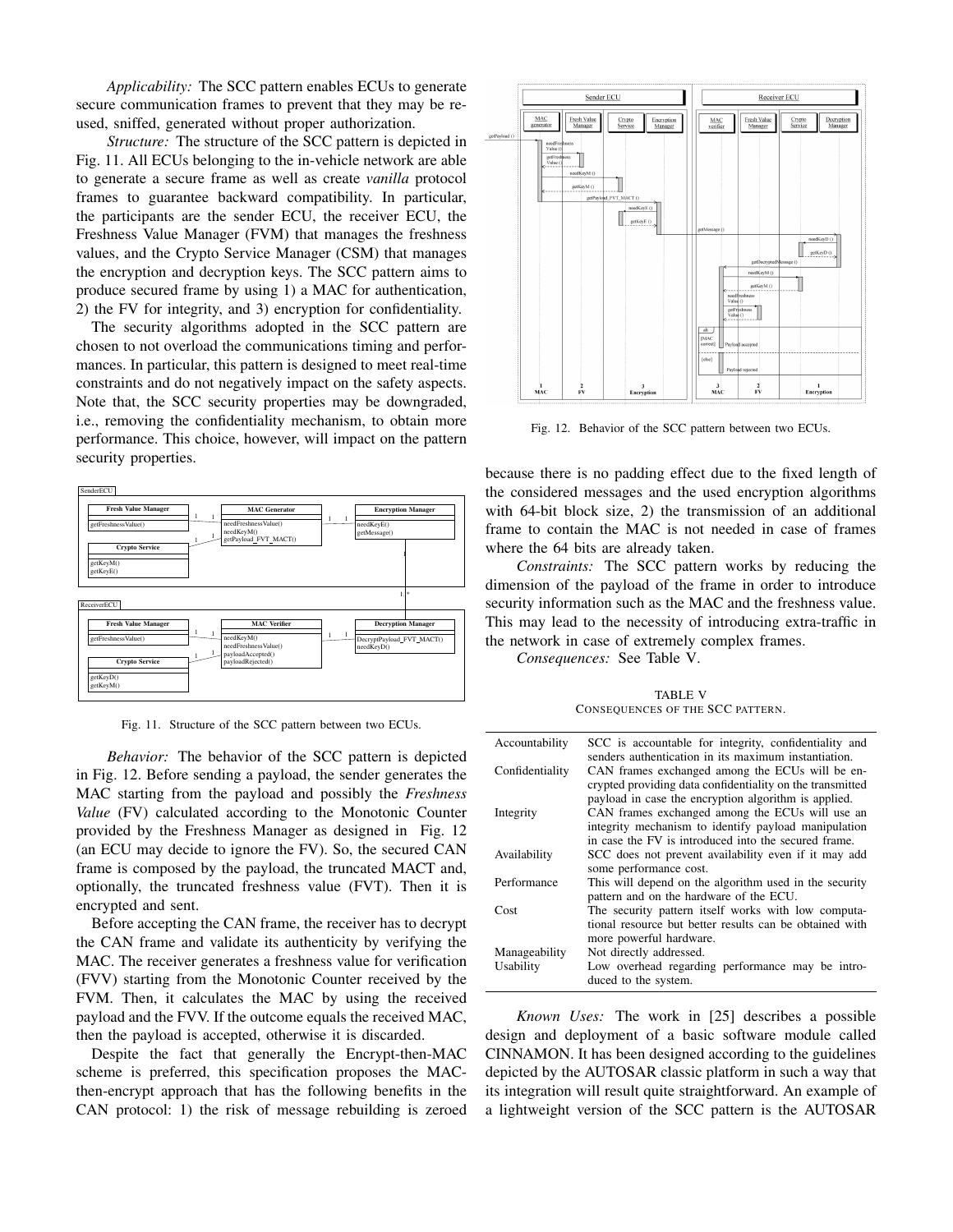| <b>TABLE VI</b>                                                     |  |
|---------------------------------------------------------------------|--|
| MAPPING THE PATTERN CAPABILITIES TO THE NIST DESIGN PRINCIPLES [27] |  |

| No.                                 | Title                                | Description                                                                                                         |                             |                 | HIVS NIDS CIPS SER |                 | SCC             |
|-------------------------------------|--------------------------------------|---------------------------------------------------------------------------------------------------------------------|-----------------------------|-----------------|--------------------|-----------------|-----------------|
| 1. Security Architecture and Design |                                      |                                                                                                                     |                             |                 |                    |                 |                 |
|                                     | 1.01 Clear Abstractions              | Interfaces and functions should be simple and well-defined.                                                         | ✓                           | ✓               | ✓                  | ✓               | ✓               |
|                                     | 1.02 Least Common Mechanism          | Subsystems should refrain from using the same mechanisms for resource access.                                       |                             |                 |                    | ✓               | ✓               |
|                                     | 1.03 Modularity and Layering         | System should be designed modular and layered to reduce complexity.                                                 |                             |                 | ✓                  | ✓               | ✓               |
|                                     | 1.04 Partially Ordered Dependencies  | System dependencies should be partially ordered by their dependencies.                                              |                             |                 | ✓                  |                 | ✓               |
|                                     | 1.05 Efficiently Mediated Access     | The shared access to resources should be secured.                                                                   |                             |                 |                    |                 | ✓               |
|                                     | 1.06 Minimized Sharing               | Resource sharing between components should be avoided.                                                              |                             |                 |                    |                 | ✓               |
|                                     | 1.07 Reduced Complexity              | System design should be as simple and small as possible.                                                            |                             |                 | ✓                  | ✓               | ✓               |
|                                     | 1.08 Secure Evolvability             | Security guarantees should adapt as system evolves.                                                                 |                             |                 | ✓                  |                 | ✓               |
|                                     | 1.09 Trusted Components              | System design should enable to establish trusted components.                                                        |                             |                 | ✓                  |                 | ✓               |
|                                     | 1.10 Hierarchical Trust              | The overall system trust should be derivable from the trust of its components.                                      |                             |                 | ✓                  |                 | ✓               |
|                                     | 1.11 Inverse Modification Threshold  | The degree of component protection relates to its trustworthiness.                                                  |                             |                 |                    |                 | ✓               |
|                                     | 1.12 Hierarchical Protection         | A component does not need to be protected from more trustworthy components.                                         |                             |                 |                    |                 | ✓               |
|                                     | 1.13 Minimized Security Elements     | Trusted components should be kept as low as possible.                                                               | ✓                           |                 |                    |                 | ✓               |
|                                     | 1.14 Least Privilege                 | Components should not have more privileges than necessary for its functionality.                                    |                             |                 |                    |                 |                 |
|                                     | 1.15 Predicate Permission            | Multiple authorized entities should consent to access or operate on sensitive data.                                 |                             |                 |                    |                 |                 |
|                                     | 1.16 Self-Reliant Trustworthiness    | Systems should minimize the reliance on third parties to state their trustworthiness. -                             |                             |                 |                    |                 |                 |
|                                     | 1.17 Secure Distributed Composition  | The security of distributed systems should be equal to individual components.                                       |                             |                 |                    | ✓               | ✓               |
|                                     | 1.18 Trusted Communication Channels  | Communication channels should be secured against unauthorized access.                                               | ✓                           |                 |                    |                 |                 |
|                                     |                                      | 2. Security Capability and Intrinsic Behaviors                                                                      |                             |                 |                    |                 |                 |
|                                     | 2.01 Continuous Protection           | All components enforcing the security policy should have uninterrupted protection. $\checkmark$                     |                             |                 |                    | ✓               | ✓               |
|                                     | 2.02 Secure Metadata Management      | The system should protect the metadata necessary for its security guarantees.                                       | ✓                           |                 |                    |                 |                 |
|                                     | 2.03 Self-Analysis                   | Components should be able to access their internal state and functionality.                                         |                             |                 |                    |                 |                 |
|                                     | 2.04 Accountability and Traceability | System should be able to trace security-relevant actions.                                                           |                             |                 | ✓                  |                 |                 |
|                                     | 2.05 Secure Defaults                 | The default security policy configuration should be restrictive and conservative.                                   | ✓                           |                 | ✓                  |                 | ✓               |
|                                     | 2.06 Secure Failure and Recovery     | A failure or corresponding recovery mechanism should not violate the security.                                      |                             |                 |                    |                 | ✓               |
|                                     | 2.07 Economic Security               | A security mechanism should not be costlier than the potential damage.                                              | ✓                           |                 | ✓                  |                 | ✓               |
|                                     | 2.08 Performance Security            | A security mechanism should not degrade the system performance unnecessarily.                                       | $\boldsymbol{\checkmark}^1$ |                 |                    |                 | ✓               |
|                                     | 2.09 Human Factored Security         | The user interface should be intuitive and user friendly.                                                           |                             |                 |                    | ✓               |                 |
|                                     | 2.10 Acceptable Security             | System performance $\&$ privacy should be compliant with the user expectation.                                      |                             |                 |                    |                 | ✓               |
|                                     |                                      | 3. Life Cycle Security                                                                                              |                             |                 |                    |                 |                 |
|                                     |                                      | 3.01 Repeatable & Documented Procedures It should be ensured that a component can be reconstructed at a later time. |                             | ✓               | ✓                  | ✓               | ✓               |
|                                     | 3.02 Procedural Rigor                | Life cycle security concepts should be appropriate to intended trustworthiness.                                     | $\frac{1}{2}$               | ✓               | ✓                  | ✓               |                 |
|                                     | 3.03 Secure System Modification      | It should be ensured that system modifications do not decrease security guarantees. $\checkmark$                    |                             |                 |                    |                 |                 |
|                                     | 3.04 Sufficient Documentation        | Documentation for personnel to contribute and not detract the system security.                                      |                             | ✓               |                    | ✓               |                 |
|                                     |                                      | 4. Approaches to Trustworthy Secure System Development                                                              |                             |                 |                    |                 |                 |
|                                     | 4.01 Reference Monitor Concept       | System should be at least tamper-proof, inevitable, and verifiable.                                                 | ✓                           | ✓               | ✓                  | ✓               |                 |
|                                     | 4.02 Defense in Depth                | Security-sensitive components should be secured by a series of security barriers.                                   | $\boldsymbol{\checkmark}^2$ | $\mathcal{I}^2$ | $\mathcal{I}^2$    | $\mathcal{L}^2$ | $\mathcal{I}^2$ |
|                                     | 4.03 Isolation                       | Security-sensitive components should be isolated from the rest of the system.                                       |                             | $\mathcal{V}^3$ |                    |                 | $\mathcal{L}^3$ |

<sup>1</sup>: Depends on the specific pattern implementation (e.g., DICE vs. TPM for HIVS or Rule-based vs. Neural Networks for NIDS)

2 : Defense in depth is achieved by combining the patterns.

3 : Depends on implementation and integration into system.

SecOC software module [12]. In fact, SecOC does not encrypt the frame. Hence, confidentiality is not guaranteed.

*Related Patterns:* None of the previous security patterns is related to SCC. Referring to [5], SCC can be considered an extension of the *Symmetric Encryption* pattern.

# IV. DESIGN PRINCIPLES

We now show how these pattern relate to design principles for systems security engineering. The ISO/SAE 21434 standard for road vehicles cyber security engineering [8] recommends in its recommendation RC-10-06 that established and trusted design and implementation principles should be applied to avoid or minimize the introduction of weaknesses and it further refers to the design principles for architectural design for cybersecurity in NIST Special Publication 800-160 Vol. 1 [27]. In Table VI we map our security pattern to these generic security design principles which provide the foundation for engineering trustworthy secure systems. Following the NIST taxonomy, we have structured the table into (1) structural design principles that affect the fundamental architecture of the system and interfaces, (2) security capability and intrinsic behaviors subsuming generic patterns for implementation of security requirements, (3) life cycle security principles reflecting related management considerations, and (4) generic approaches to trustworthy secure system development.

# V. APPLICATION IN AUTOMOTIVE ARCHITECTURE AND DISCUSSION

In this section, we show an exemplary application of our proposed security patterns to a reference architecture. Maple et al. [28] describe a reference architecture for attack surface analysis of smart cars at an abstract level which hides certain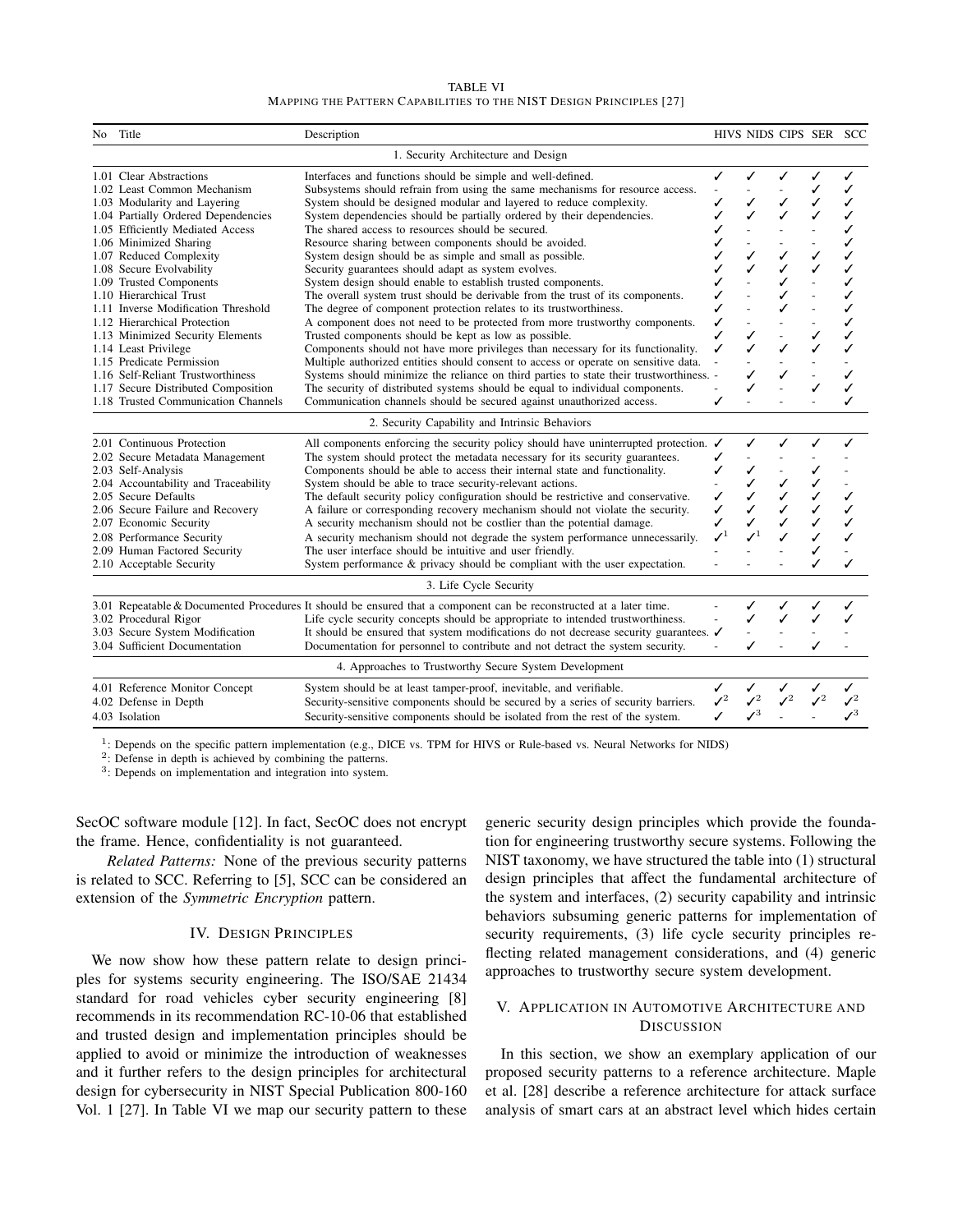

Fig. 13. Automotive Reference Architecture with proposed Observation and Mitigation Patterns.

internal interaction possibilities. In our work, we need a higher level of detail in order to show where the patterns can be used within the architecture, and thus we base our demonstration of pattern use on the reference architecture suggested in [29]. The reference architecture depicted in Fig. 13 is based on modern domain-based E/E architectures that are structured into functional domains. The resource-constraint domain subnetworks are connected via Gateway ECUs to a high-throughput backbone network, in this case based on Automotive Ethernet.

We propose to place the HIVS patterns at highly critical ECUs with external interfaces. For ECUs that offer the largest attack surface, e.g., connected to the Internet, the more secure TPM-based HIVS instantiation is chosen, while for the other ECUs the DICE-based HIVS instantiation seems sufficient.

The NIDS pattern is strategically placed to cover all communication channels in and to the outside of the vehicle.

The CIPS pattern is deployed on gateways that regulate possible cross-partition CAN messages and on the ECUs that have to know the challenge mechanism to answer correctly.

The SCC pattern is mainly placed on the bus since it aims to secure the communication on the bus by coding and decoding CAN messages according to the pattern description.

The patterns HIVS, NIDS, and CIPS make use of the SER pattern to aggregate and distribute their events. Thus, the RM component that aggregates the events needs to be present on the respective ECUs. The reporter component that sends the events to the backend needs to be placed only once within the vehicle at the TCU since this is the primary interface to the backend systems.

# VI. CONCLUSION

Here, we have described several new patterns for augmenting high level E/E architectures to improve attack resilience.

In particular, HIVS provides a mechanism to detect anomalies (unauthorized modifications) in ECU software and firmware at boot time, NIDS provides a mechanism to detect anomalies in the in-vehicle communication, CIPS prevents unauthorized control units from successfully delivering messages, while SER provides a way to transfer security relevant events within a vehicle network to an outside SOC, and, SCC guarantees that inter ECU communications are made in a secure way.

We then presented a high-level architecture that captures the generic E/E architecture concepts currently under discussion on an abstract level. This architecture has been expanded to include possible security observation and risk reduction points as an example. The proposed patterns make it possible to identify certain steps in typical attack chains and to mitigate their consequences.

#### ACKNOWLEDGMENT

This research work has been partly funded by the German Federal Ministry of Education and Research (BMBF) and the